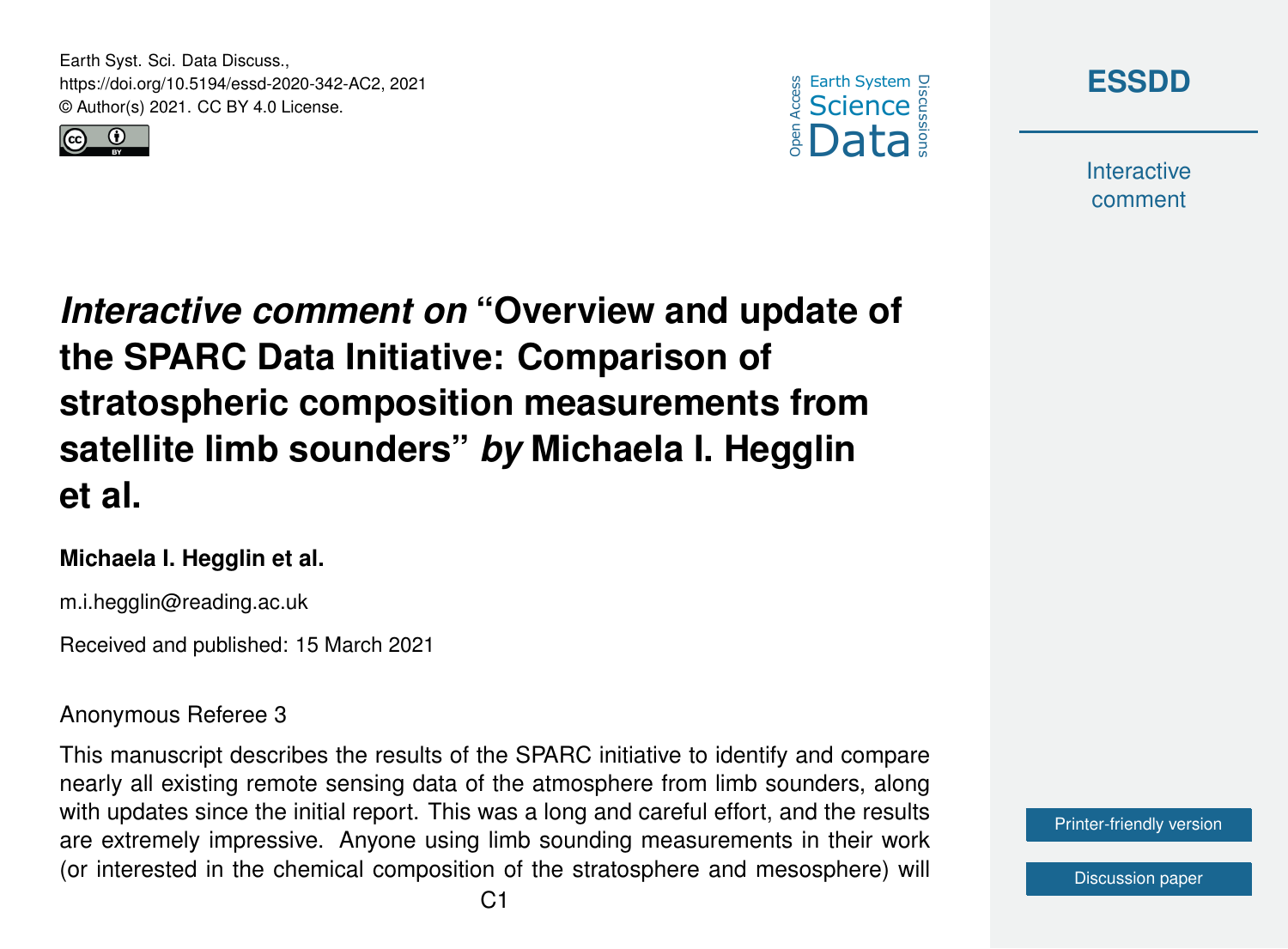benefit from this project - to identify data availability, compare different instrumental data sets, or just to understand composition and chemistry in the region from about 200 hPa to 100 km altitude.

The authors used a "top-down" approach, in which all measurements are averaged into altitude-latitude bins and compared. For a project of this scope and completeness, this is probably the only feasible way to accomplish the goals and show the results in a finite amount of space. It is also a nice complement to more traditional methods of evaluating remote sensing data by comparing coincident profiles or measurements. Only some of the highlights are included here, but all data are available on a separate website. For many readers, the multi-instrument mean (MIM) will be most useful, but there are also carefully analyzed data on differences between each data set and the MIM, as well as details about sampling, and a brief description of the general level of understanding about each constituent. With a few minor revisions, this paper will be an excellent contribution to the literature.

We thank the reviewer for her/his positive assessment of the work we conducted within the SPARC Data Initiative and her/his valuable comments on our manuscript. Please find below our answers in blue.

P.17, SAGE II improvements - I am always cautious when data sets are reanalyzed to show better agreement. It is natural for the reanalysis to more closely approach the consensus value, but that is not necessarily the "true" value. The explanation is quite reasonable though; no changes needed.

We fully agree with the reviewer's cautioning remark! To express this more neutrally, we now say 'shows large changes when compared to' instead of 'has much improved over'. We still speak of an overall improvement between data versions at the end of the paragraph.

Section 4.5 and following - Peroxyacetyl nitrate (PAN) is not mentioned in the paper, but it does contribute to NOy at the lower end of the altitude range shown (Figure 15). **[ESSDD](https://essd.copernicus.org/preprints/)**

**Interactive** comment

[Printer-friendly version](https://essd.copernicus.org/preprints/essd-2020-342/essd-2020-342-AC2-print.pdf)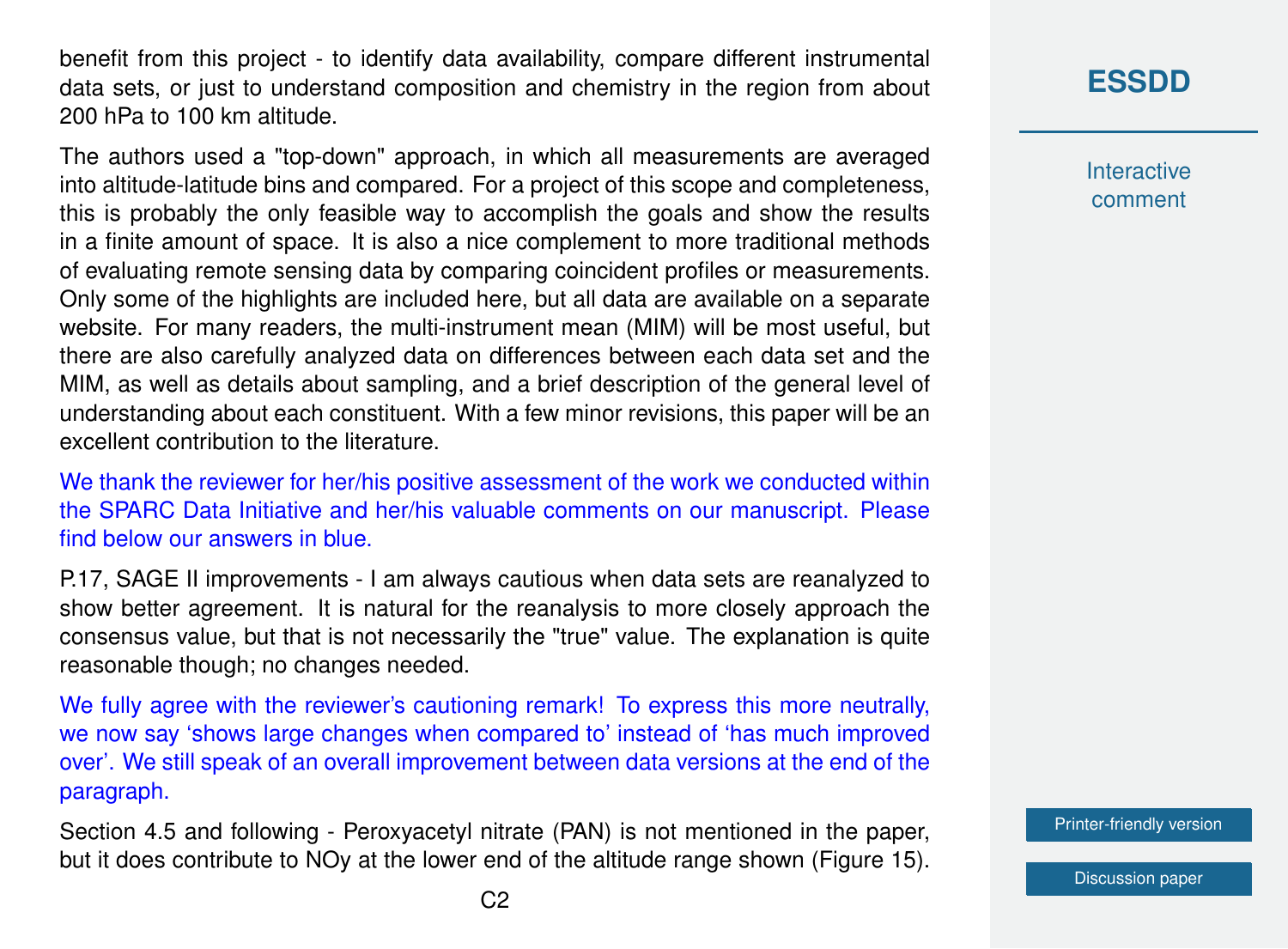From in situ data from the NASA ATom mission, the fraction of PAN to NOy can be 1/3 to 1/2 in the tropics near 200 mbar. In the stratosphere (higher latitudes at 200 mbar), PAN is usually 10midlatitudes, probably more likely in the summer when the tropopause is higher. This will likely only affect the very bottom of the NOy plots, but it should probably be at least mentioned briefly in the text.

We have added the following statements in the nitrogen family section:

"While HNO3 and NOx constitute 80-100% of all possible species of NOy in the LS, PAN can constitute as much as 20-50% in the tropical UT and extratropical UTLS (i.e., altitudes below 200 hPa) (Kendo et al., 1997; Fadnavis et al., 2014)."

"It should also be noted that although available from both MIPAS and ACE-FTS, none of the NOy climatologies presented here includes PAN, which can be a significant contribution to NOy at the lower end of the altitude range shown as mentioned above."

P.27, l.7 Besides the non-uniformity of sampling, another factor can be the long-term trends in various gases. For example, CFC11 and 12 reached a peak and are now decreasing. But for a gas like water, the long-term trend is not so obvious (and quite important for climate forcing). The "true" (or measured) MIM could be changing over time. This is beyond the scope of this paper, but could be (briefly) mentioned as a possibility in the section on H2O. My understanding of the MIM here is that it is the average over the duration of the measurements, and does not change with time. If that is not correct, then I missed it in the text.

Thank you for this comment. A sentence on trends being a potential issue has been added in the new Section 3.2.1, which discusses the methodology. We also clarify that the MIM is the average over all the measurements and all the years/months that are presented in a specific evaluation (and not over the full timeseries available) by adding the following statement: *The MIM is thereby calculated over the same years (or months) and instruments as presented in a given evaluation (and not over the full timeseries available).* The MIM is thus changing with each evaluation done for different

# **[ESSDD](https://essd.copernicus.org/preprints/)**

**Interactive** comment

[Printer-friendly version](https://essd.copernicus.org/preprints/essd-2020-342/essd-2020-342-AC2-print.pdf)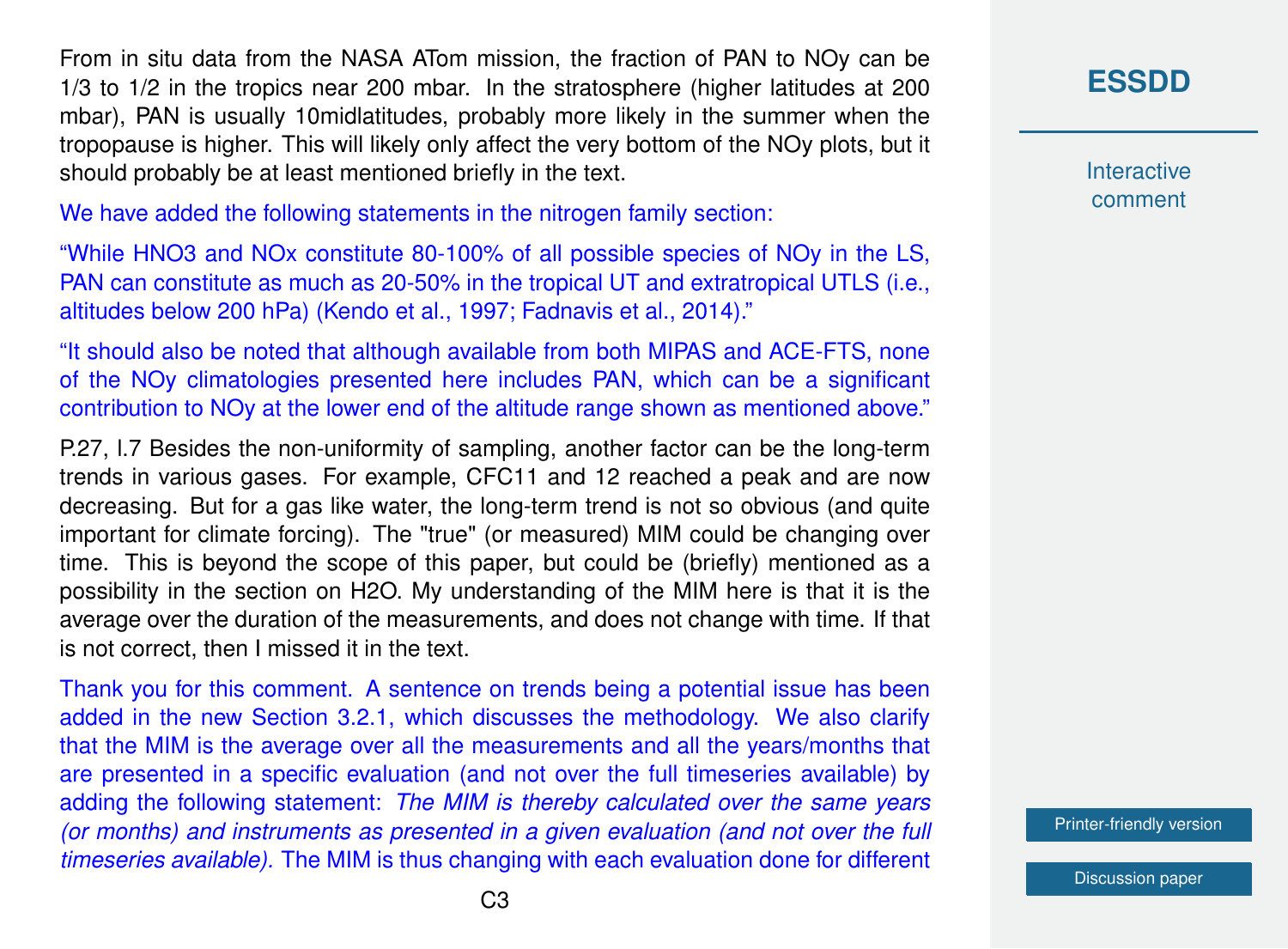#### time periods, and depending on the different sets (instruments) considered.

Some further, more specific comments:

P.1, l.8 It is difficult to separate "long-lived trace gases" and "transport tracers". There is considerable overlap. Just an observation; no changes needed in the text.

We agree that our categorisation didn't make much sense and changed them to: ... the stratospheric trace gases of primary interest, O3 and H2O, major long-lived trace gases (SF6, N2O, HF, CCl3F, CCl2F2, and NOy), trace gases with intermediate lifetimes HCl, CH4, CO, HNO3), and shorter-lived trace gases. . .

P.2, l.2 "nitrogens"? Maybe "nitrogen-containing species"

Thank you. Changed according to the reviewer's suggestion.

l.7 add comma after "climatologies" (if "which" refers back to "approach").

Corrected.

l.12 "intended summary"

Corrected to "as an intended summary. . .".

P.3, l. 25, I was initially confused why TES did not appear here, but was on the list on P.2, l.6. It is explained on P.5, and is fine; no changes needed.

We now have removed most (except initial) TES-references and explain that we will not treat it in this document.

l.27 At some point NOx and NOy should probably be defined, although almost everyone knows what they are. I was curious how NOy would be handled, since it's hard to measure all components of NOy with limb sounding. Defining them later in the paper is OK; see comment above about components of NOy in the troposphere.

We have added a more succinct definition of NO<sub>V</sub> and the following statement to the first paragraph of Section 4.5, which in concert with addition above hopefully answers **[ESSDD](https://essd.copernicus.org/preprints/)**

**Interactive** comment

[Printer-friendly version](https://essd.copernicus.org/preprints/essd-2020-342/essd-2020-342-AC2-print.pdf)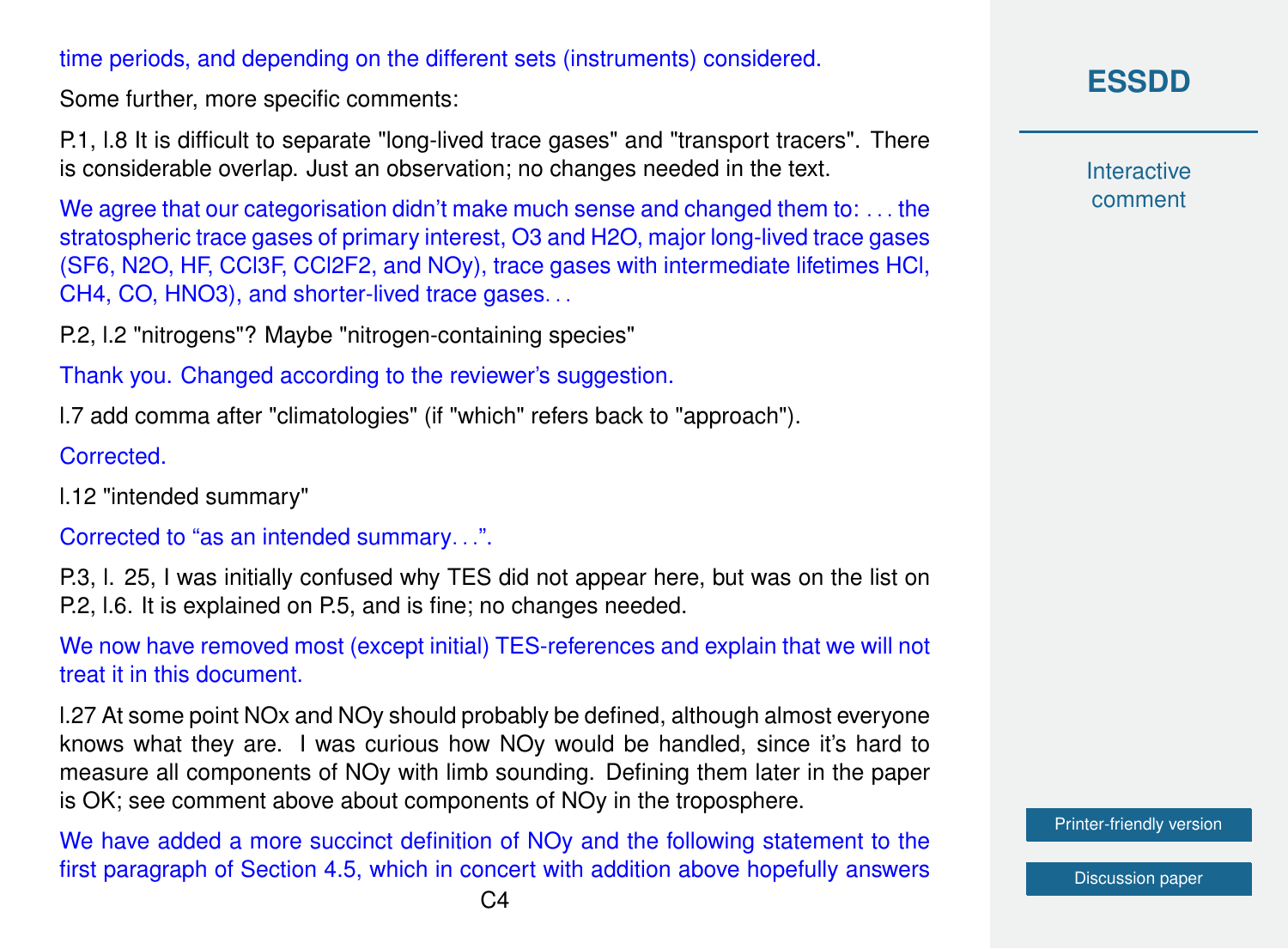the request of the reviewer:

While HNO3 and NOx constitute 80-100% of all possible species of NOy in the LS above 200 hPa, PAN can constitute as much as 20-50% in the tropical UT and (extratropical) UTLS (Kendo et al., 1997; Fadnavis et al., 2014).

l.33, "data are"

**Corrected.** 

P.4, l.29 "its" instead of "the above" (since I don't see any disadvantages listed above)

Corrected.

P.5, l.4, "JGR - Atmospheres"

Corrected.

P.6, l.5 vs. l.17, dates include S3/ISS or not?

Dates corrected.

P.8, l.12, "98.55 S"? Maybe drop the "S"?

**Corrected.** 

l.22, "on board Envisat"

Corrected.

P.10, l.29 perhaps something like "demonstration of ultrasensitive sub-mm limb emission observations..." And I don't think 4 K should be hyphenated.

Suggestion adopted.

P.13, l.8, not sure why "roughly-uniform" is hyphenated. Or why "generally" and "roughly" are both used together. Perhaps "is roughly uniform with respect to longitude".



**Interactive** comment

[Printer-friendly version](https://essd.copernicus.org/preprints/essd-2020-342/essd-2020-342-AC2-print.pdf)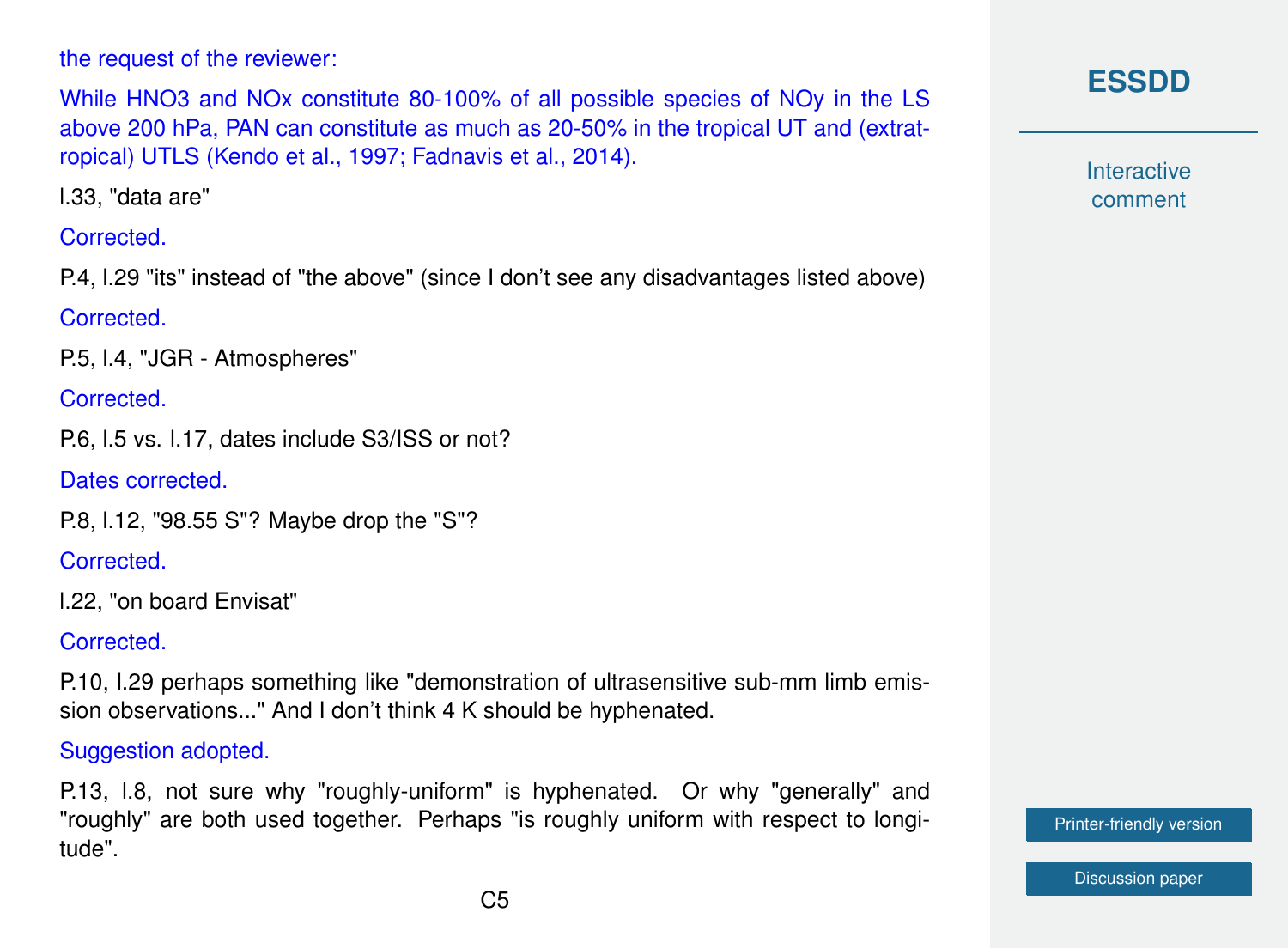### Suggestion adopted.

l.17 "can be found"

Corrected.

P.14,l.17 Where can this second summary be found? In SPARC 2017?

This paragraph has been removed to answer a similar comment from another reviewer.

P.15,l.25 "spectroscopic"

Corrected.

l.30, I don't think that MS and US have been defined.

Now corrected, but see also Table 4.

P.16,l.28, What is the "LM"? OK, it's all in Table 4 (I missed the reference to it on P.12,

We now define the abbreviations in addition at their first occurrence (except in the abstract).

l.7). But would it be worthwhile to include the stratopause in a figure somewhere too (like the top panel of Figure 4, where it won't get in the way too much)? Maybe not. It was not obvious to me whether the boundary between the US and LM is simply taken as an altitude or pressure level, or whether it has latitudinal structure (or varies with month). Not an important point, and I may have missed a description of this - fine as long as it is clear to an interested reader. (If needed, you could probably put any explanations in the Table 4 caption.)

The following sentence has been added in Table 4 caption: "The transition between the stratosphere and the mesosphere (the stratopause) is here defined uniformly across all latitudes as the 1 hPa pressure level."

l.33, "carbon dioxide and other anthropogenically emitted greenhouse gases" or something like that. And maybe combine the next two sentences as "H2O is also a key **[ESSDD](https://essd.copernicus.org/preprints/)**

**Interactive** comment

[Printer-friendly version](https://essd.copernicus.org/preprints/essd-2020-342/essd-2020-342-AC2-print.pdf)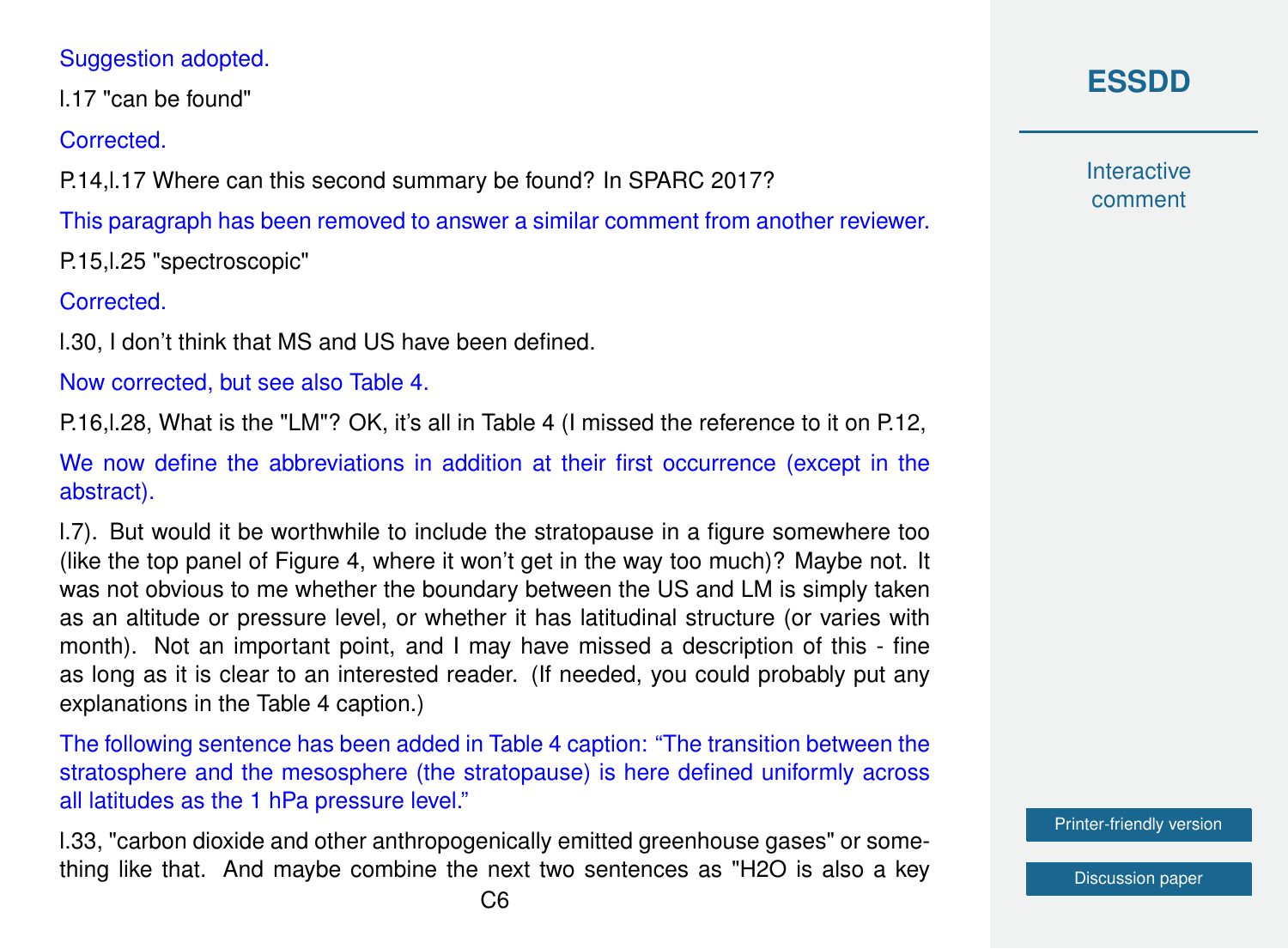constituent in atmospheric chemistry as a source gas of the hydroxyl radical..."

This sentence now reads: "...a positive feedback to climate change driven by anthropogenic emissions of carbon dioxide and other greenhouse gases." We have also adopted the reviewer's second suggestion.

P.18, l.15 Does USLM mean "upper stratosphere and lower mesosphere"?

Yes, the explanation of such composites is described in Table 8

P.19, l.27 Need to edit this sentence - something like "a somewhat patchier difference field, however, it provides supporting evidence..." or "a somewhat patchier difference field, however, which provides supporting evidence..." or "a somewhat patchier difference field, however, providing supporting evidence..." I'm not sure I follow the logic in this sentence.

We have rewritten this indeed rather complicated sentence to: "MIPAS(2), despite exhibiting a somewhat patchier difference field, provides supporting evidence for a high bias in MIPAS(1) at this pressure level." and hope this clarifies the content.

l.33 I assume that "overlap year" describes when all three instruments were reporting data. Also, "confirms the results described here"

We have rewritten this sentence to: "It is important to note that CH4 showed only small trends in the troposphere over the time period 1998-2008, thus a trend in this trace gas is not expected to contribute significantly to the inter-instrument differences. An evaluation limited to the year 2005 (during which all instruments were reporting data) mostly confirms the results described here (not shown)."

P.20, l.1 I would not hyphenate "mean state".

Corrected.

P.21, l.16 "for which they provided data."

**[ESSDD](https://essd.copernicus.org/preprints/)**

**Interactive** comment

[Printer-friendly version](https://essd.copernicus.org/preprints/essd-2020-342/essd-2020-342-AC2-print.pdf)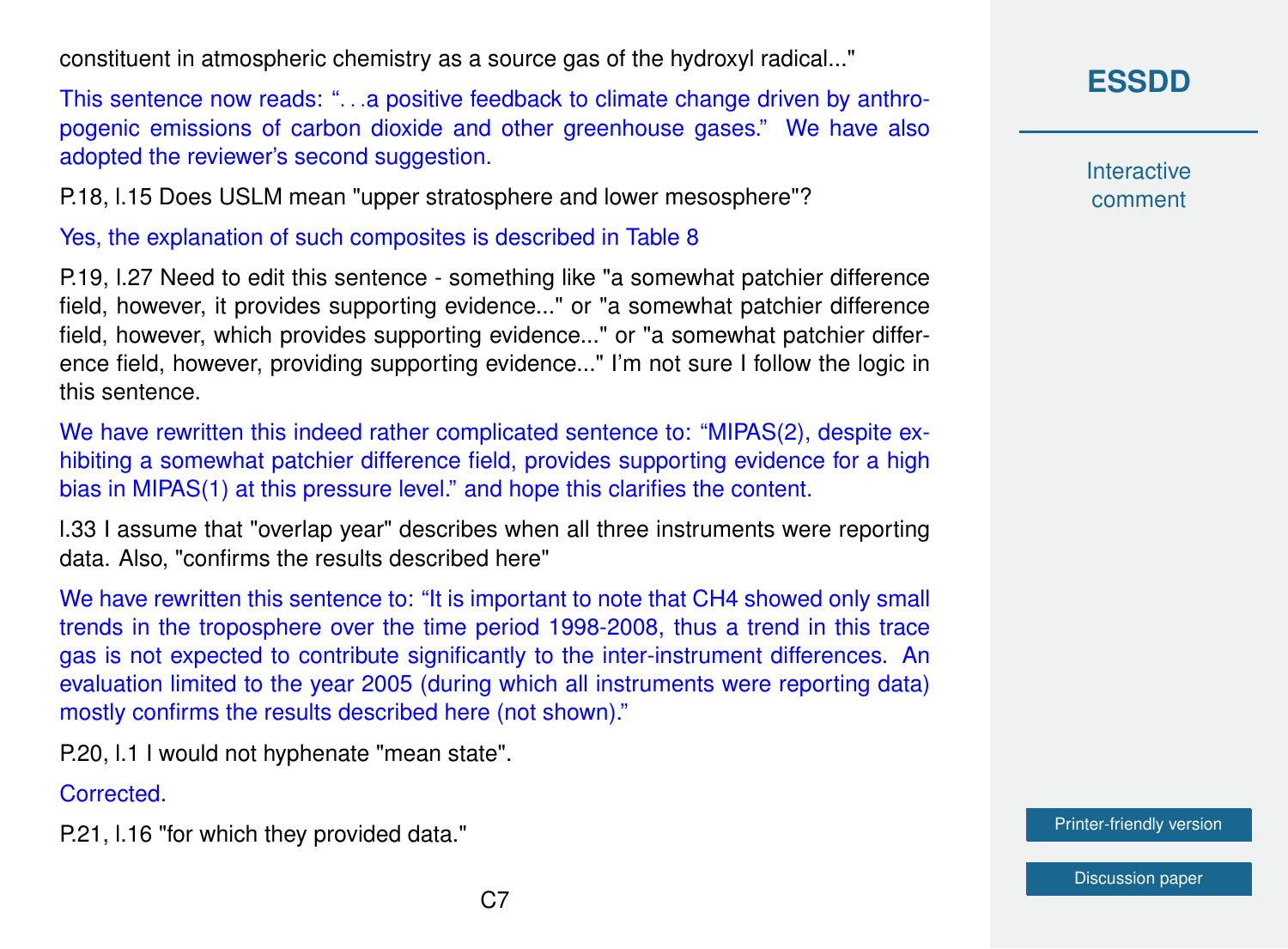**Corrected.** 

l.18 OK, here are the definitions of NOy and NOx (fine with me). In the midtroposphere, peroxyacetyl nitrate (PAN) is one of the major components of NOy. This is mostly below the altitudes shown here, but see comment above.

See answer above, we have now added a more detailed definition and highlighted that the instruments don't measure all of the species contributing to NOy.

l.25 "mechanisms"

Corrected.

l.29 "conversion" instead of "exchange"?

**Corrected.** 

l.32 "is taken into account"

Corrected.

```
P.22, l.25, "latitude bands"?
```
Corrected.

P.23, l.8, "consistent with" rather than "confirming"?

**Corrected.** 

P.58 I did not notice the reference to table 3 while reading the text. That is a fine way to make all the descriptions quantitative.

Yes, chapter 3 includes a reference to table 3.

Table A2, perhaps "added recently" or at least "newly added"

Corrected, thank you.

Figure 8 - missing units on the color bars. I am guessing they should be ppm and

**Interactive** comment

[Printer-friendly version](https://essd.copernicus.org/preprints/essd-2020-342/essd-2020-342-AC2-print.pdf)